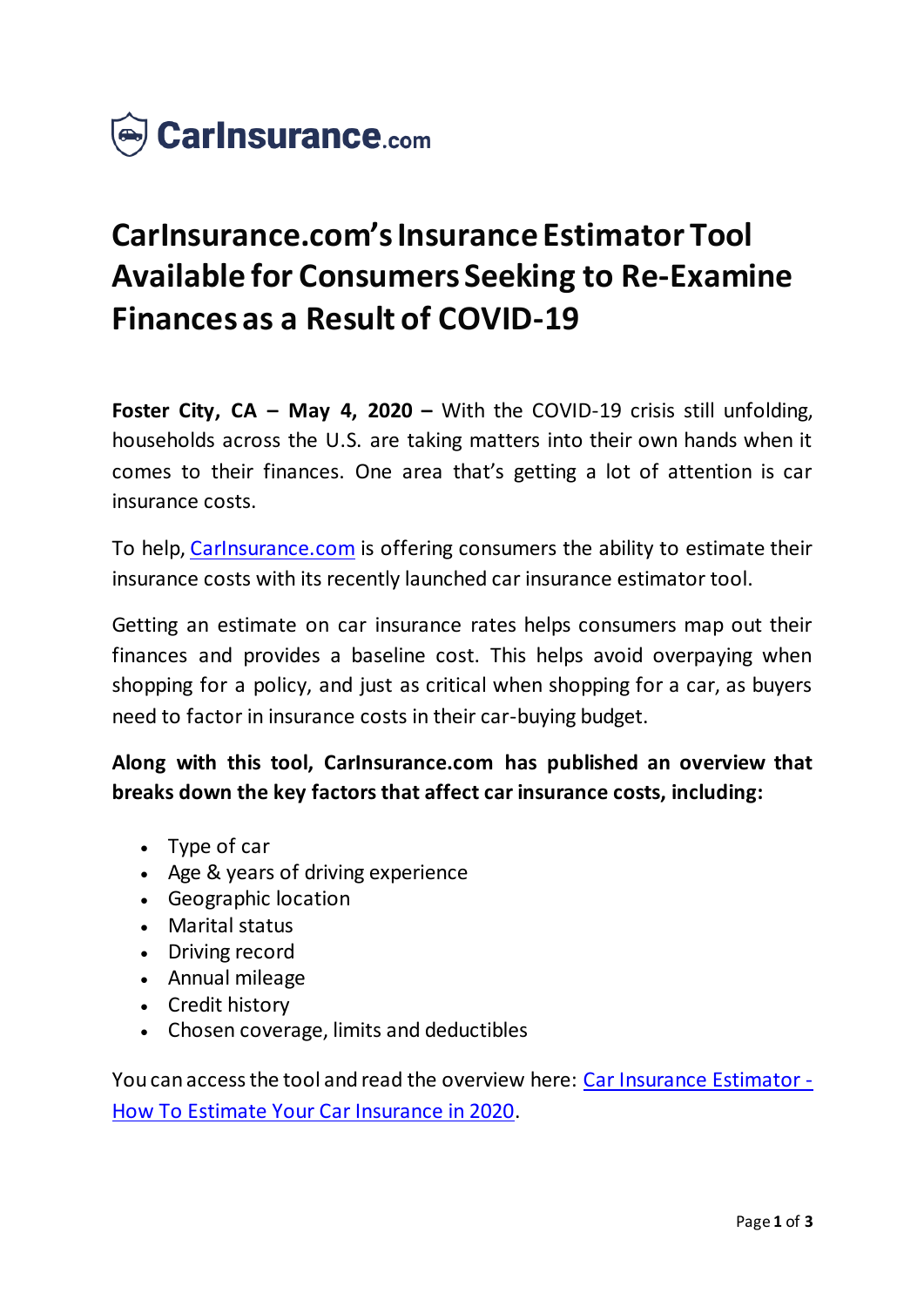## **With the tool, consumers receive auto cost insurance estimates for three coverage levels:**

- State minimum coverage
- 50/100/50, meaning \$50K (per person)/\$100K (an accident for medical bills related to an accident you cause)/\$50K (for property damage that you cause)
- $\cdot$  100/300/100

CarInsurance.com's experts advise drivers to compare car insurance quotes at least every year. Doing so will help find the best rates for the best coverage for your situation.

CarInsurance.com Editorial Director Michelle Megna is available to discuss the advantages of the Car Insurance Estimator tool to save money during this trying time for consumers, and where the most savings lie right now.

#### **Additional resources from the experts at CarInsurance.com:**

- [Expert tips for getting the cheapest car insurance in 2020](https://www.carinsurance.com/cheapest-car-insurance.aspx)
- [How to buy car insurance online](https://www.carinsurance.com/Articles/buy-car-insurance-online.aspx)
- [Average car insurance rates by ZIP code for 2020](https://www.carinsurance.com/calculators/average-car-insurance-rates.aspx)

#### **About CarInsurance.com**

CarInsurance.com is owned and operated by QuinStreet, Inc. (Nasdaq: [QNST\)](https://www.nasdaq.com/symbol/qnst), a pioneer in delivering online marketplace solutions to match searchers with brands in digital media.

QuinStreet is committed to providing consumers and businesses with the information and tools they need to research, find and select the products and brands that meet their needs. CarInsurance.com is a member of the company's expert research and publishing division.

CarInsurance.com is a one-stop online destination for car insurance information, providing unbiased, expert advice on how to shop for insurance plans, what consumers should pay, and what coverage they can get from a policy.